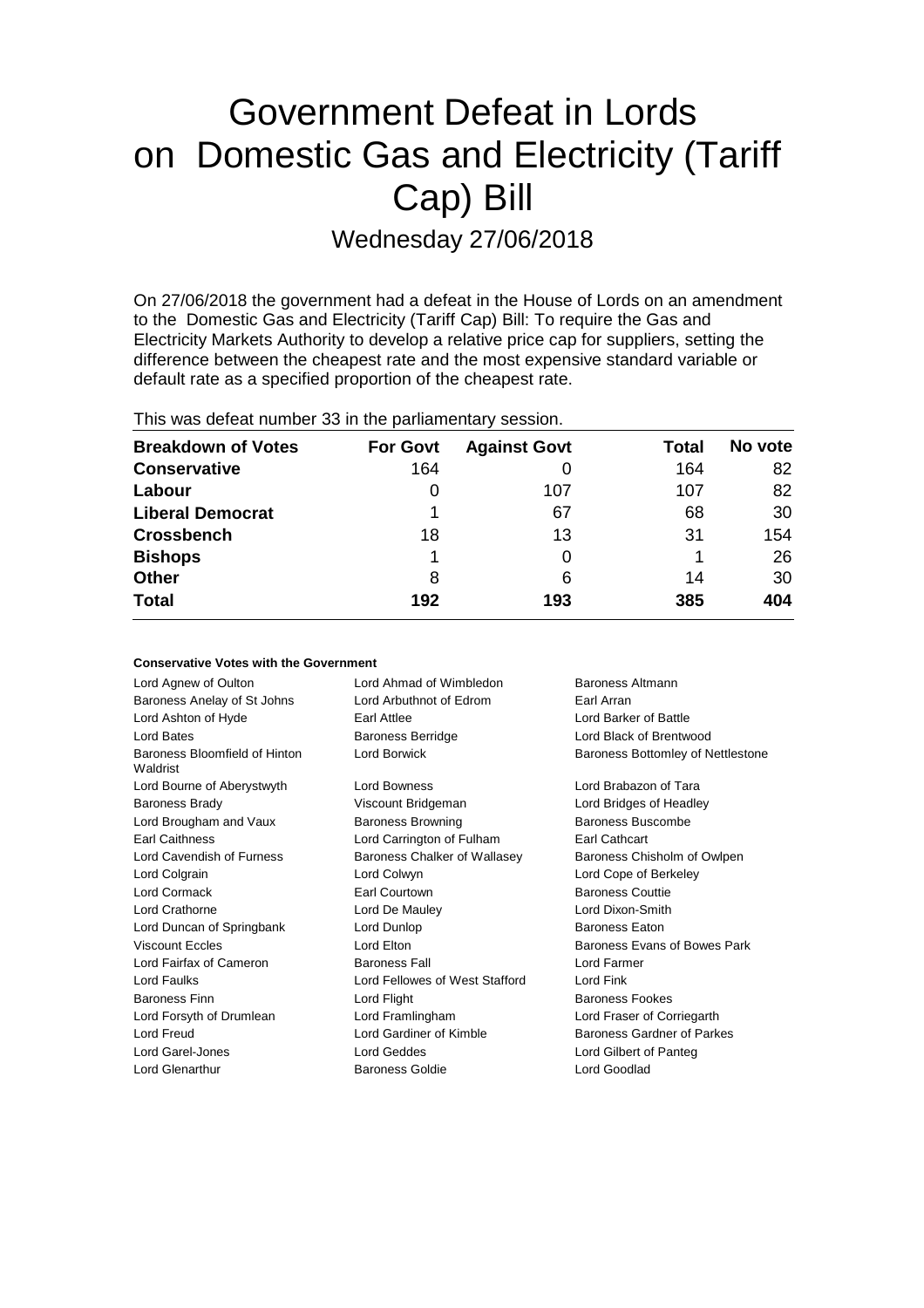Viscount Hailsham **Lord Hamilton of Epsom** Baroness Hanham Baroness Harding of Winscombe Lord Hayward Lord Henley Lord Hodgson of Astley Abbotts Baroness Hodgson of Abinger Lord Holmes of Richmond Earl Home **Baroness Hooper Baroness Hooper Lord Horam** Lord Howell of Guildford Lord Hunt of Wirral Lord Inglewood Lord James of Blackheath Baroness Jenkin of Kennington Lord Jopling Lord King of Bridgwater Lord Kirkham Lord Kirkhope of Harrogate Lord Lamont of Lerwick Lord Lang of Monkton Lord Leigh of Hurley Lord Lexden **Lord Lindsay** Lord Lilley **Communication** Lord Lilley **Earl Lindsay** Lord Lingfield Lord Lucas Lord MacGregor of Pulham Market Lord Mackay of Clashfern **Lord Magan of Castletown** Baroness Manzoor Lord Marland Lord Marlesford Lord Maude of Horsham Lord McInnes of Kilwinning Baroness McIntosh of Pickering Duke of Montrose Baroness Morris of Bolton Lord Naseby Baroness Newlove Baroness Nicholson of Winterbourne Lord Norton of Louth Lord O'Shaughnessy Baroness O'Cathain **Baroness Oppenheim-Barnes** Lord Palumbo Lord Patten **Lord Pickles Lord Pickles Baroness Pidding** Lord Polak Lord Popat Lord Price Baroness Rawlings **Baroness Redfern Baroness Redfern Lord Ribeiro Lord Risby Communist Communist Lord Robathan Communist Communist Communist Communist Communist Communist Communist Communist Communist Communist Communist Communist Communist Communist Communist Communist Communist Commun** Lord Sassoon Baroness Sater Baroness Scott of Bybrook Baroness Seccombe Lord Selkirk of Douglas Lord Selsdon Baroness Shackleton of Belgravia Lord Sheikh Lord Sherbourne of Didsbury Lord Shinkwin Lord Skelmersdale Lord Smith of Hindhead Baroness Stedman-Scott Baroness Stroud Baroness Sugg Lord Suri Lord Taylor of Holbeach Lord Tebbit Lord Trefgarne Lord True Lord Tugendhat Viscount Ullswater Baroness Vere of Norbiton Baroness Verma Lord Wakeham Baroness Warsi Lord Wei Duke of Wellington **Baroness Wheatcroft Lord Whitby** Baroness Wilcox **Baroness Williams of Trafford** Baroness Wyld Lord Young of Cookham Viscount Younger of Leckie

Viscount Goschen **Lord Green of Hurstpierpoint** Lord Griffiths of Fforestfach

#### **Conservative Votes against the Government**

#### **Labour Votes with the Government**

### **Labour Votes against the Government**

Baroness Adams of Craigielea Lord Adonis **Baroness Armstrong of Hill Top** Lord Bassam of Brighton **Bassam Container Baroness Blackstone** Lord Beecham Baroness Blackstone Lord Blunkett Lord Bragg Lord Brooke of Alverthorpe Lord Brookman Lord Browne of Ladyton Lord Campbell-Savours Lord Carter of Coles Lord Cashman Viscount Chandos Lord Clark of Windermere **Lord Clarke of Hampstead** Baroness Cohen of Pimlico Lord Collins of Highbury **Baroness Corston** Baroness Corston **Baroness Crawley** Lord Cunningham of Felling **Lord Desai Communist Communist Communist** Baroness Donaghy Baroness Drake Lord Dubs Lord Elder Baroness Gale Lord Giddens Lord Glasman Baroness Golding Lord Gordon of Strathblane Baroness Goudie Lord Grantchester Lord Griffiths of Burry Port Lord Grocott Viscount Hanworth Lord Harris of Haringey Lord Haskel Lord Haworth **Baroness Hayter of Kentish Town** Baroness Healy of Primrose Hill Baroness Henig **Exercise State Controllers** Lord Hollick **Baroness Hollis of Heigham** Lord Howarth of Newport Lord Hoyle Lord Hughes of Woodside Lord Hunt of Kings Heath **Lord Jones** Baroness Jones of Whitchurch Baroness Jones of Whitchurch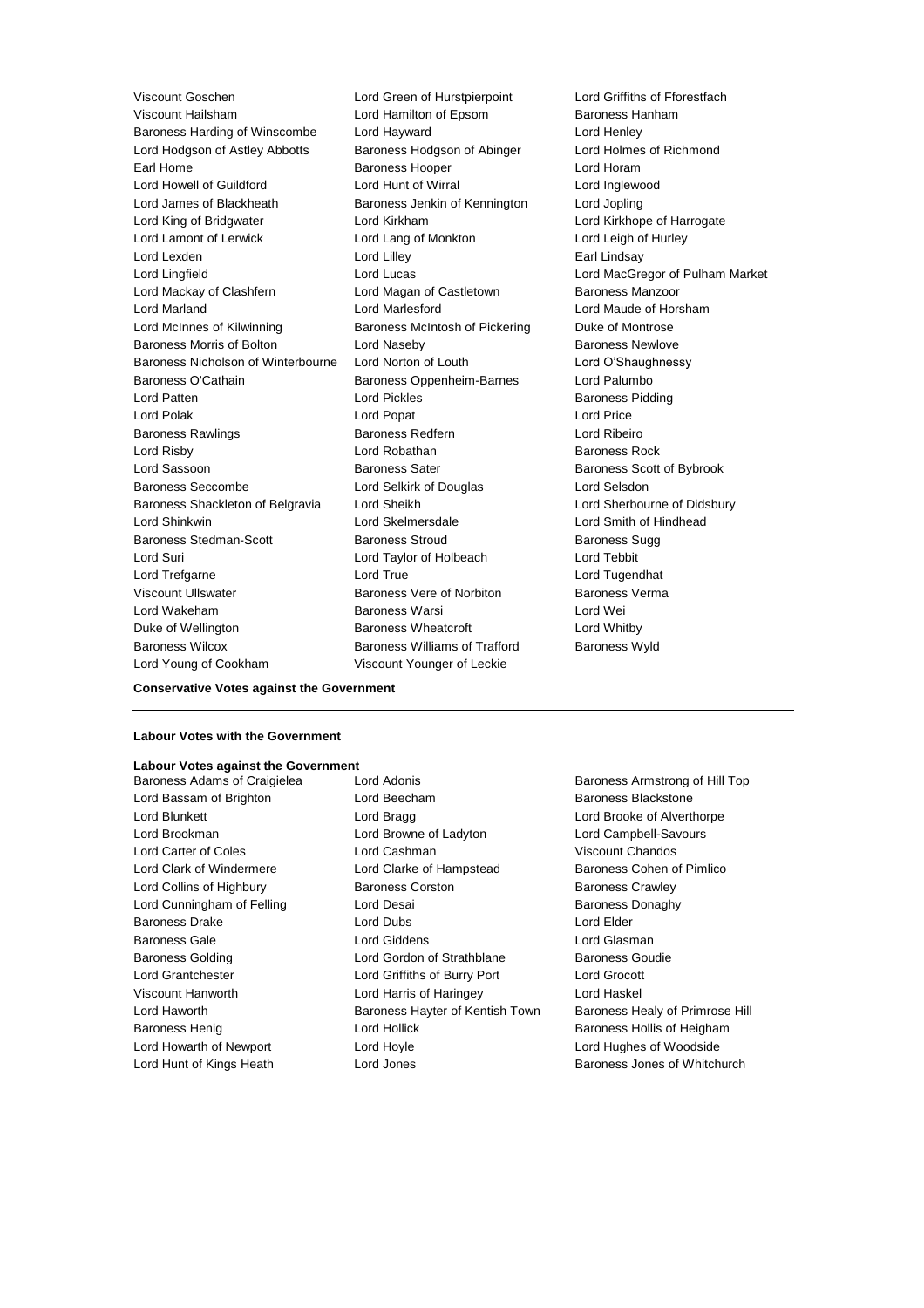Lord Judd<br>
Lord Kinnock **Lord Kennedy of Southwark Baroness Kennedy of Cradley**<br>
Lord Kinnock **Baroness Kinnock of Holyhead** Lord Lea of Crondall Lord Lennie **Baroness Liddell of Coatdyke** Lord Lipsey Baroness Lister of Burtersett Lord Livermore Lord MacKenzie of Culkein **Lord McAvoy Baroness McDonagh** Baroness McIntosh of Hudnall Lord McKenzie of Luton Lord Mendelsohn Lord Monks Lord Morgan Lord Morris of Aberavon Baroness Morris of Yardley Lord Morris of Handsworth Lord Murphy of Torfaen Lord Parekh **Lord Pendry Communist Lord Pendry Baroness Pitkeathley** Lord Prescott **Baroness Primarolo** Baroness Prosser Baroness Ramsay of Cartvale Lord Robertson of Port Ellen Lord Rooker Lord Rosser Lord Sawyer Viscount Simon Baroness Smith of Basildon Baroness Smith of Gilmorehill Lord Snape Lord Soley Lord Stevenson of Balmacara Lord Stone of Blackheath Baroness Taylor of Bolton Baroness Thornton Lord Tomlinson Lord Triesman **Lord Tunnicliffe** Lord Tunnicliffe Lord Watson of Invergowrie Lord Watts **Lord West of Spithead** Baroness Wheeler Baroness Whitaker **Lord Whitty** Lord Whitty **Lord Winston** Baroness Young of Old Scone Lord Young of Norwood Green

Baroness Kinnock of Holyhead Lord Lea of<br>Baroness Liddell of Coatdyke Lord Liddle

#### **Liberal Democrat Votes with the Government** Lord Redesdale

#### **Liberal Democrat Votes against the Government**

| Lord Addington                                | Lord Alderdice                 | Lord Ashdown of Norton-sub-Hamdon |
|-----------------------------------------------|--------------------------------|-----------------------------------|
| Baroness Bakewell of Hardington<br>Mandeville | <b>Baroness Barker</b>         | Baroness Benjamin                 |
| Baroness Bonham-Carter of Yarnbury            | Baroness Bowles of Berkhamsted | Lord Bradshaw                     |
| Lord Bruce of Bennachie                       | Baroness Burt of Solihull      | Lord Chidgey                      |
| <b>Lord Cotter</b>                            | Lord Dholakia                  | <b>Baroness Doocey</b>            |
| Baroness Featherstone                         | Lord Foster of Bath            | Baroness Garden of Frognal        |
| Lord German                                   | Earl Glasgow                   | Lord Goddard of Stockport         |
| <b>Baroness Grender</b>                       | <b>Baroness Hamwee</b>         | <b>Baroness Humphreys</b>         |
| Lord Hussain                                  | Baroness Janke                 | <b>Baroness Jolly</b>             |
| Lord Kirkwood of Kirkhope                     | Baroness Kramer                | Lord Maclennan of Rogart          |
| <b>Baroness Maddock</b>                       | Lord Marks of Henley-on-Thames | Lord McNally                      |
| Lord Newby                                    | <b>Baroness Northover</b>      | Lord Paddick                      |
| Lord Palmer of Childs Hill                    | <b>Baroness Pinnock</b>        | Baroness Randerson                |
| Lord Rennard                                  | Lord Roberts of Llandudno      | Lord Scriven                      |
| Lord Sharkey                                  | Baroness Sheehan               | Lord Shipley                      |
| Lord Shutt of Greetland                       | Baroness Smith of Newnham      | Lord Stephen                      |
| Lord Stoneham of Droxford                     | Lord Storey                    | Lord Strasburger                  |
| Lord Stunell                                  | <b>Baroness Suttie</b>         | Lord Taverne                      |
| Lord Teverson                                 | Baroness Thomas of Winchester  | Lord Thomas of Gresford           |
| <b>Baroness Thornhill</b>                     | <b>Viscount Thurso</b>         | Lord Tope                         |
| Baroness Tyler of Enfield                     | Lord Tyler                     | Lord Wallace of Saltaire          |
| Lord Wallace of Tankerness                    | <b>Baroness Walmsley</b>       | Lord Willis of Knaresborough      |
| Lord Wrigglesworth                            |                                |                                   |

### **Crossbench Votes with the Government**

Lord Best Lord Bichard Viscount Brookeborough Baroness Butler-Sloss **Lord Cameron of Dillington** Viscount Craigavon Lord Cromwell **Lord Eames** Lord Eames **Lord Creenway** Earl Hay of Kinnoull Lord Hope of Craighead Lord Jay of Ewelme Lord Kerr of Kinlochard **Lord Kilclooney Lord Constant Lord Patel** Earl Sandwich Lord St John of Bletso Lord Trees